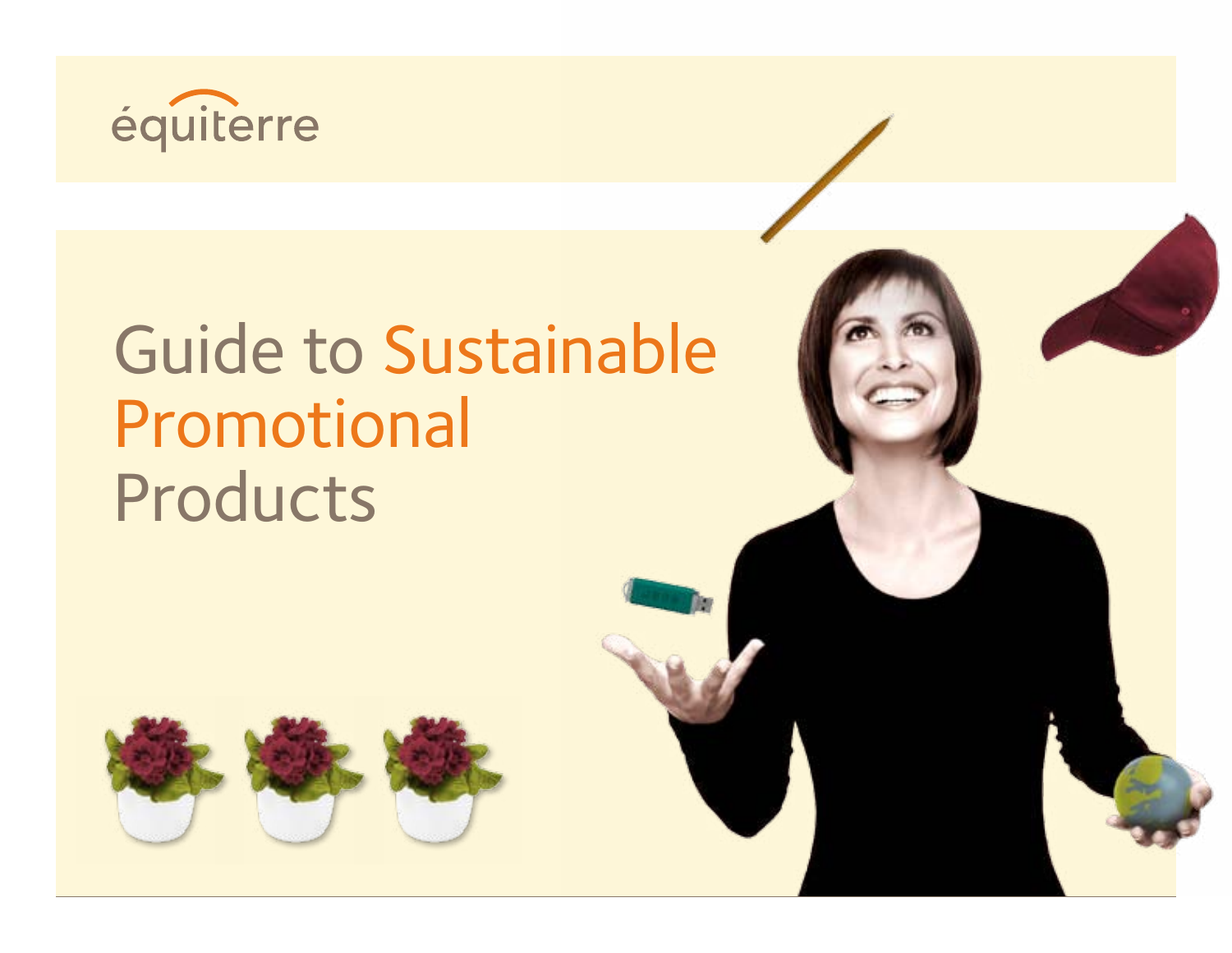

## **TABLE OF CONTENTS**

| Introduction                                     | 3  |
|--------------------------------------------------|----|
| Consumer profile                                 | 4  |
| A growing industry                               | 5  |
| Environmental and<br>social impact               | 6  |
| Suppliers                                        | 7  |
| New approaches                                   | 8  |
| <b>Steps</b>                                     | 10 |
| Examples                                         | 12 |
| Certification and labels                         | 13 |
| Product evaluation<br>checklist                  | 14 |
| Hierarchy of responsible<br>promotional products | 15 |
| Conclusion and links                             | 16 |
|                                                  |    |

#### **Foreword**

The English version of this guide was partially funded by Canadian Heritage.



We thank the following partners for their support in the publication of the French-language original version of this guide, ''Guide des produits promotionnels écoresponsables.''



- Coordination: Colleen Thorpe
- Research and writing: Andreea Iliescu and Colleen Thorpe
- Graphic design: Camille Rioux
- Photos: Jennifer Pocart, Coop Mille et une façons, Mountain Equipment Co-op
- Editing: Marie-Ève Roy et Amélie Ferland
- Translation and revision: Anne Chudobiak and Joshua Wolfe
	- Thank you to Desjardins Group for asking us about the best practices for promotional products a question that prompted us to write this guide.

Thank you also to Annie Beaudoin, Jacques Blanchet, Corinne Dussouchet, Catherine Gauthier, Camille B. Lefrançois, Mélanie Rabette and Sophie Verdon.

\* This document was designed to be viewed on a screen. We recommend only printing the checklist on pages 14 and 15.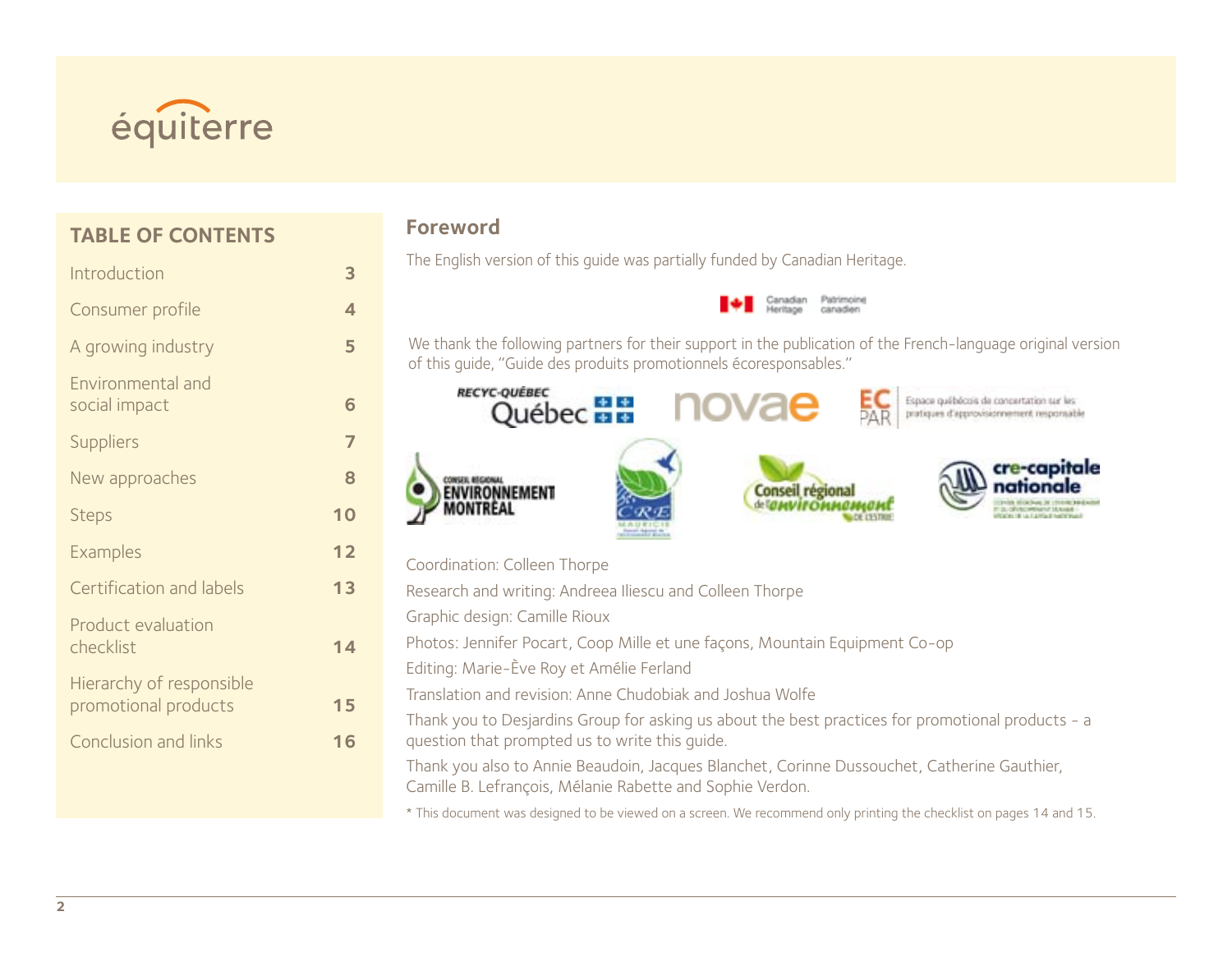<span id="page-2-0"></span>

## **Definition**

For the purposes of this guide, a **promotional item** is an object – given as a gift or sold as a fundraiser – that bears the name or logo of the distributing organization.

This guide also addresses corporate gifts, i.e., objects given to thank employees, customers or suppliers.

The term **promotional product** has a broader definition: it can refer to either an object or a service.

## **What your gifts say about you**

Promotional items are probably not one of your organization's biggest expenses. But it's still important to choose them carefully. They send a message about who you are and what you believe in. They are a chance for you to promote responsible consumer choices, while meeting your business goals: visibility, employee recognition, branding, etc.

## **Why you should read this guide**

Have you ever left a sporting event with an ill-fitting T-shirt? Or a logo-blazoned baseball cap? At the office, you may have promotional pens, mugs and business card holders. The purpose of these items is to remind you of the company whose name or logo they bear.

But do you actually use these things? Probably not. On average, we get rid of most promotional products within six months, even the ones that we find interesting at first[.1](http://www.asicentral.com/asp/open/Research/impressionsstudy/Ad_Spec_Impressions_Study_2010.pdf) When you consider the social and environmental costs associated with manufacturing and disposal, this is quite a short life.

Right now, with so many organizations embracing sustainability as a core value, it is time to rethink this promotional tool. After all, consumers are becoming more demanding. There is a trend towards consuming less and better.

This guide will:

- stimulate debate on the environmental and social impacts of promotional products
- help you assess your readiness to switch to sustainable products

It also includes:

- a list of resources
- examples of good practices

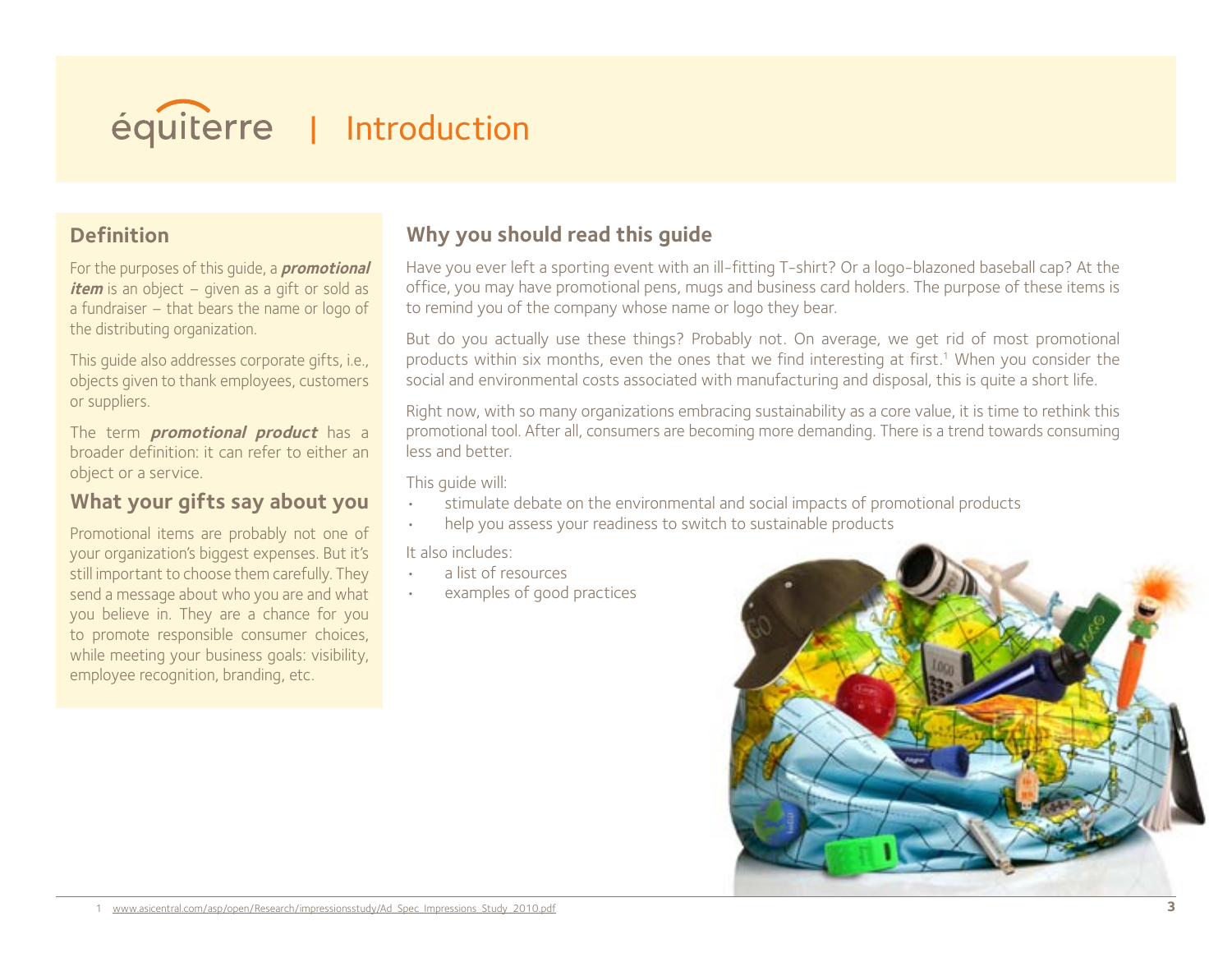<span id="page-3-0"></span>

## **Advertising under increasing scrutiny**

Today's consumers clearly cast a critical eye towards advertising, particularly unsolicited advertising, including promotional products. Just think about how popular "no junk mail" stickers are on mailboxes. For organizations, promotional products may seem like an inexpensive way to reach a target market. But be careful! It's common to hear these kinds of objects being referred to in such unflattering terms as "stuff," "junk" or even worse – words, in any case, that you wouldn't want associated with your organization.

The typical promotional object is trendy… short-lived… forgettable.

## **Consumers are changing**

It's human nature to be attracted to freebies. But too much free stuff can lead to overconsumption. For example, it is common to change cellphones when a contract is up, even though the old one still works. Or to accept a free USB stick, even though you already have five. But when a price is attached to such things, we change the way we consume them. For example, demand for plastic bags at Metro grocery stores in Quebec has fallen by 80% since the chain started charging \$0.05 per bag in June [2](http://www.radio-canada.ca/nouvelles/environnement/2011/01/03/001-sacs-plastique-canada-epiceries.shtml)009.<sup>2</sup>

This tendency towards overconsumption calls for a paradigm shift away from impulse buys towards purchases that favour quality over quantity. An increasing number of studies indicate that consumers are ready to make this change – and that some already have.

Indeed, a Quebec survey on responsible consumption revealed that 64.4% of respondents reported that they had stopped buying products or services that they didn't strictly need in 2010, for reasons going beyond the economic recession.3 In fact, over 80% of Quebecers believe that the environment is the responsibility of everyone, including citizens, governments and businesses.4 According to a survey conducted by Statistics Canada, 37% of Canadians frequently buy green products.<sup>5</sup>

This quest for better quality products suggests a shift away from rampant consumerism.

## **Towards virtual or experiential gifts**

In the promotional products industry, there is a budding transition away from material gifts. Virtual or experiential gifts are gaining popularity. Witness holiday e-cards or show tickets for corporate clients. Consumers are increasingly attracted to interactive, social experiences such as skits, games and exchanges. The value of nonmaterial satisfaction is an important aspect to consider when migrating towards more sustainable promotional products.<sup>6</sup>

**4** 2 [www.radio-canada.ca/nouvelles/environnement/2011/01/03/001-sacs-plastique-canada-epiceries.shtml](http://www.radio-canada.ca/nouvelles/environnement/2011/01/03/001-sacs-plastique-canada-epiceries.shtml)

3 [www.protegez-vous.ca/maison-et-environnement/le-barometre-de-la-consommation-responsable/trois-grandes-tendances.html](http://www.protegez-vous.ca/maison-et-environnement/le-barometre-de-la-consommation-responsable/trois-grandes-tendances.html)

<sup>4</sup> [www.sondagemontreal.com/content/view/173/60/lang,fr/](http://www.sondagemontreal.com/content/view/173/60/lang,fr/)

<sup>5</sup> [www.statcan.gc.ca/pub/11-526-x/11-526-x2009001-eng.pdf](http://www.statcan.gc.ca/pub/11-526-x/11-526-x2009001-eng.pdf)

<sup>6</sup> <http://caitlineoconnor.wordpress.com>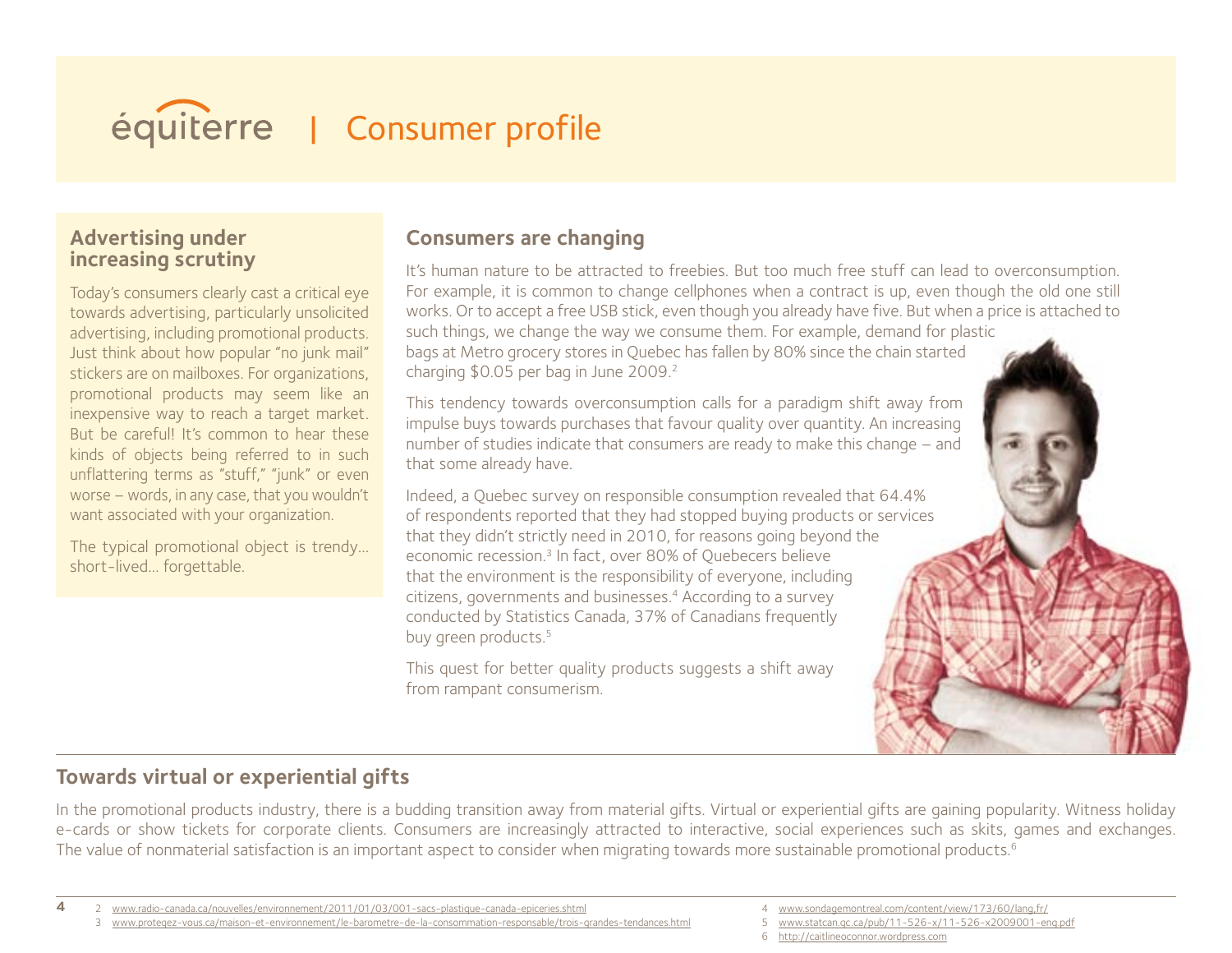## <span id="page-4-0"></span>équiterre | A growing industry



## **Disturbing numbers**

The promotional items industry in Canada is estimated to be worth \$4 billion, and, like the global market, which doubled between 2002 and 2008, it is on the rise.<sup>7</sup>

The growing recourse to promotional items is part of an overall growth in consumption that is directly correlated with the generation of waste.



In all, Quebec generated more than 13 million tonnes of waste in 2008, nearly half of which was either landfilled or incinerated.<sup>8</sup> Low quality promotional items that are difficult to reuse or recycle contribute to this kind of waste. The cost of disposal is unfortunately borne by taxpayers.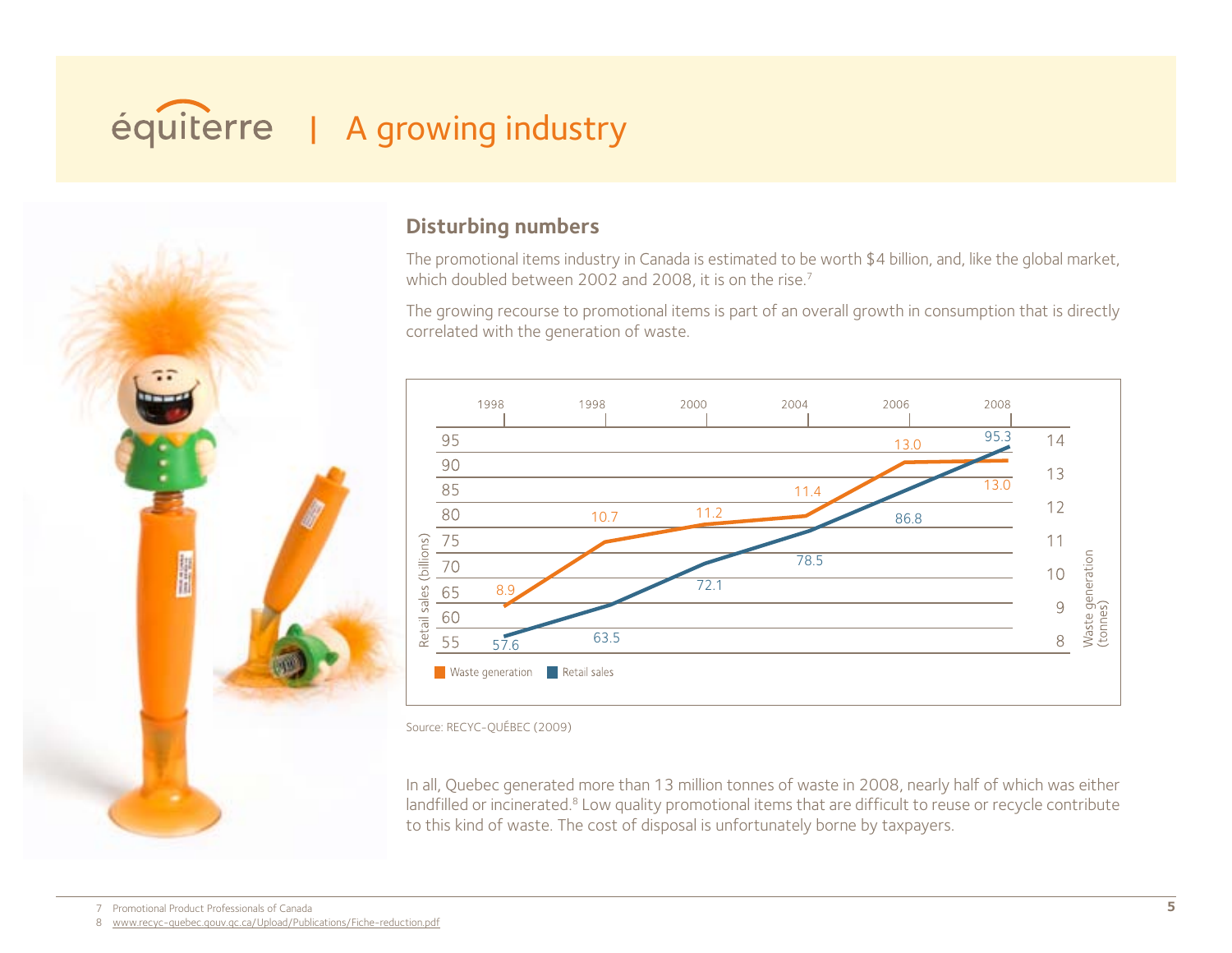## <span id="page-5-0"></span>| Environmental and social impact  $\overline{\phantom{a}}$

## **From cradle to grave**

**From cradie to grave**<br>Because there is such a wide variety of promotional products, it is difficult to assess the environmental impact of the sector as a whole. **C** Cycle is difficult to



For example, the LCA of a cotton T-shirt reveals the following environmental trouble points:<sup>9</sup>

- **during cotton production** intensive use of pesticides, intensive use of water, soil depletion, increasing use of genetically modified organisms (GMOs)
- **during manufacturing** use of toxic products for dyeing and printing
- **during use** frequent washing in hot water

The environmental footprint of a T-shirt can be reduced by using:

- organic cotton (producer)
- • water-based inks (producer)
- coldwater washing (consumer)

The LCA is very different for a pen. A life cycle study conducted by BIC for its classic disposable ballpoint pen (Cristal®) showed that 90% of its environmental impact stemmed from the use of raw materials, mainly the 5 g of plastic made from petroleum. A more responsible choice would be a pen made from recycled products or a refillable pen[.10](http://entreprise-environnement.org/stylo-bic-ecologiques-publicitaire/)

## **What about working conditions?**

We must also consider the social impacts associated with the production of goods. Sustainable development aims to protect the environment, but with the ultimate goal of ensuring quality of life for all.<sup>11</sup>

#### **Consider the example of the cotton T-shirt.**

Six of the seven largest cotton producers have been accused of using child labour.<sup>12</sup>

Working conditions are often poor for the textile industry in emerging countries. The workforce is exposed to toxic chemicals and long working hours.

The manufacture of low-cost clothing in the South is often at the expense of the wages and social protection of the workers.

One way to improve the social balance sheet of a T-shirt is to use fair trade certified organic cotton.

Relatively few promotional products have been assessed for their social or environmental impacts. But the number of products undergoing evaluation is increasing, thanks to consumer requests. In the meantime, sustainability certifications, labels and checklists can facilitate decision-making.

## **Clothing accounts for one-third of all promotional products.**

**<sup>6</sup>** 9 [www.coalitionresponsable.org/index2.php?option=com\\_docman&task=doc\\_view&gid=143&Itemid=20](http://www.coalitionresponsable.org/index2.php?option=com_docman&task=doc_view&gid=143&Itemid=20)

<sup>10</sup> <http://entreprise-environnement.org/stylo-bic-ecologiques-publicitaire/>

<sup>11</sup> Gendron, <C.et> J.-P. Révéret. « Le développement durable », Économies et Sociétés, Paris, 2000 (Série F No 37, 9/2000 Développement, croissance et progrès), p. 117 à 124.

<sup>12</sup> [www.equiterre.org/sites/fichiers/divers/guide\\_vetement\\_responsable\\_2008.pdf](http://www.equiterre.org/sites/fichiers/divers/guide_vetement_responsable_2008.pdf)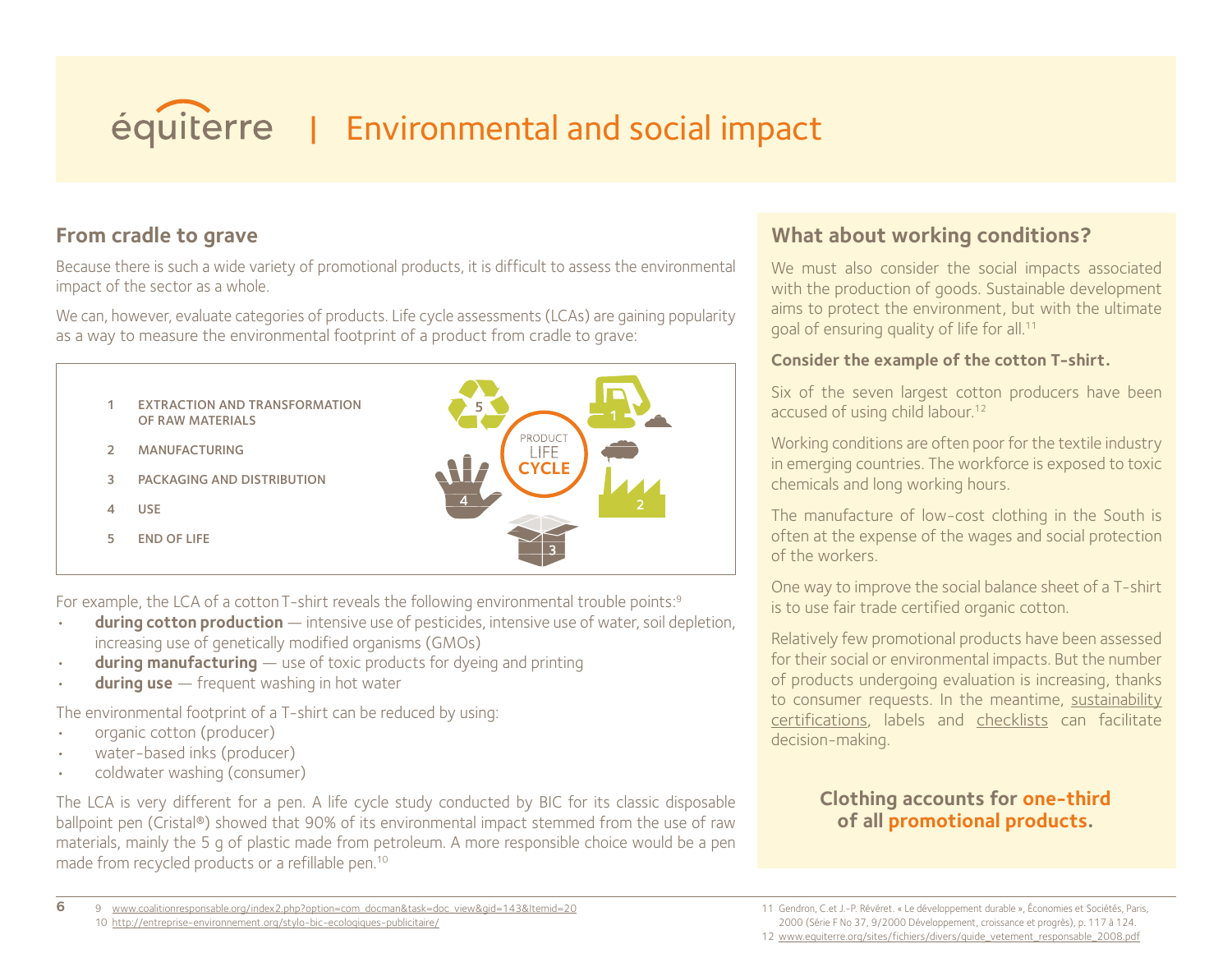<span id="page-6-0"></span>

## **Supplier attributes**

Some retailers distinguish themselves by offering products only from suppliers that meet certain pre-determined environmental and social criteria.

For example, the Vancouver company, Fairware, looks for suppliers with one or more of the following attributes:

- committed to ethical sourcing
- • unions or co-operatives
- a mission to improve conditions in their communities
- signatory of the Fairware Supplier Code of Conduct
- • environmental commitment

In Quebec, Coop Mille et une façons offers locally made corporate gifts to support the regional economy.

### **Product attributes**

Some companies position themselves to provide one type of promotional product with specific social or environmental attributes.

For example, the FibrEthik cooperative in Montreal specialized in the production of certified fair trade organic T-shirts:

- producers earned 50% more than the conventional salary
- • organic and fair trade labels ensured that production was pesticide-free as well as socially and environmentally responsible

## **Lots of choice**

In Canada, the promotional product sector consists of 6392 distributors and 830 suppliers offering more than 360,000 products!<sup>13</sup>



A growing number of distributors are featuring so-called green objects.

The problem: the term "green" is not always well defined; product information can be lacking; and, statements are sometimes downright misleading.

For example, one distributor lists a battery-powered "laughing" pen as green, simply because it is made out of biodegradable plastic. But the same distributor also offers credible eco-friendly products, e.g., pencils bearing the FSC label. Although the industry is clearly making an effort, the results are uneven. A structured, consistent approach still needs to be defined to help buyers make better choices.

The Promotional Product Professionals of Canada (PPPC) says that it has started its own investigation on sustainability.<sup>14</sup>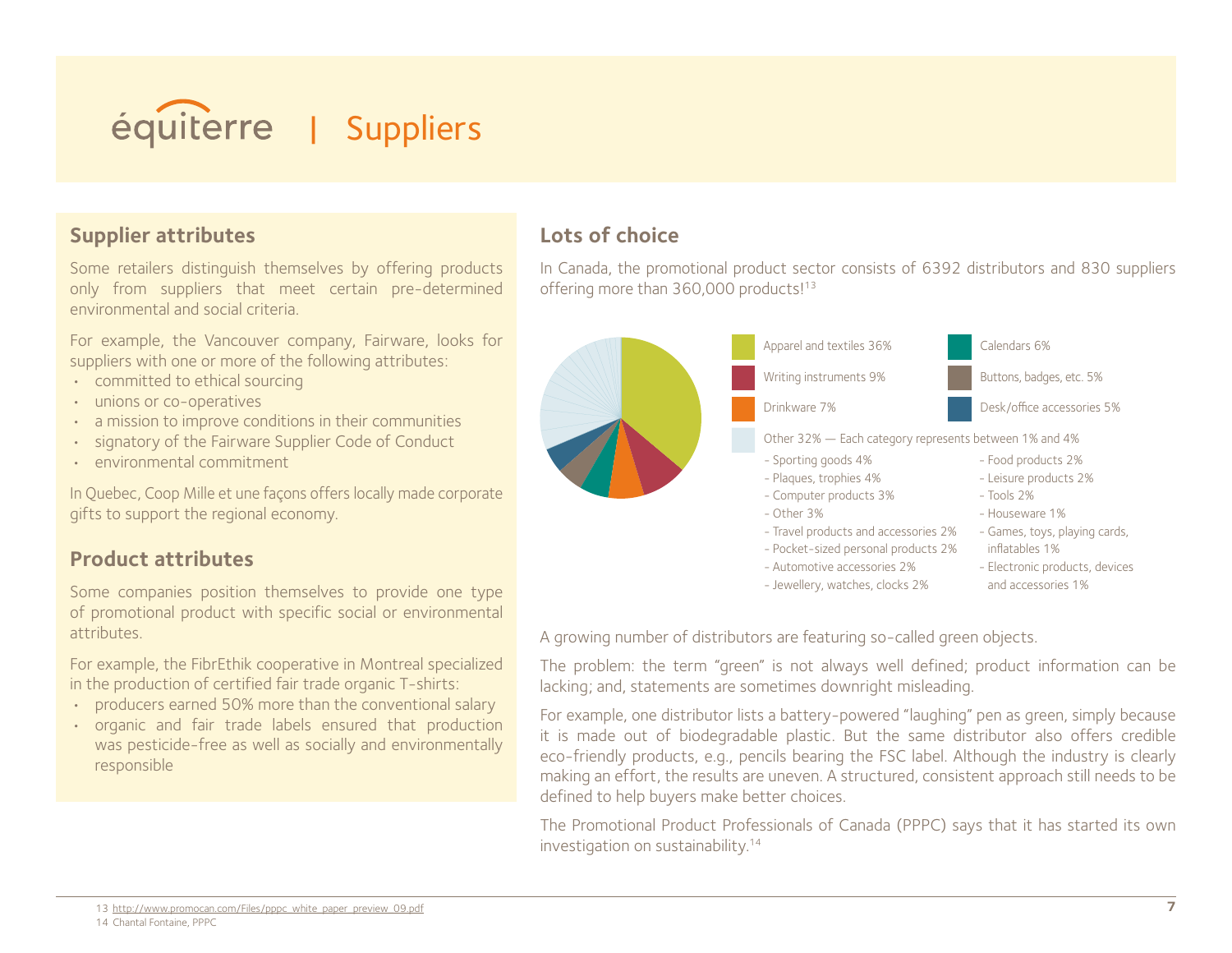<span id="page-7-0"></span>

## **At the forefront of change**

Good ideas are contagious, but it takes a visionary to pioneer a new way of doing things. Fair trade coffee is a good example. Once the choice of only a committed minority, it is now available in most major chains. The idea of borrowing as opposed to owning has also gained ground. The Quebec car sharing company, Communauto, had only 200 members when it opened in 1994. Today, it has more than 20,000!

The sociologist Everett Rogers graphed the rate of adoption for new ideas.

The culture of gift giving is at the beginning of a transition away from material goods towards virtual or experiential gifts. Intangible gift ideas that have become more popular in recent years include in-honour donations to charity, sports memberships and tickets to shows.

## **Some pitfalls**

It's always easier to bring about change within an industry or organization once you've identified the barriers.

What complicates the transition to sustainable promotional products?

- the importance the advertising industry places on promotional products as an effective way to convey a brand
- • the focus on experiences is at the infancy stage
- • sustainable promotional products can cost more
- the market for eco-friendly promotional products lacks maturity (suppliers often need support)

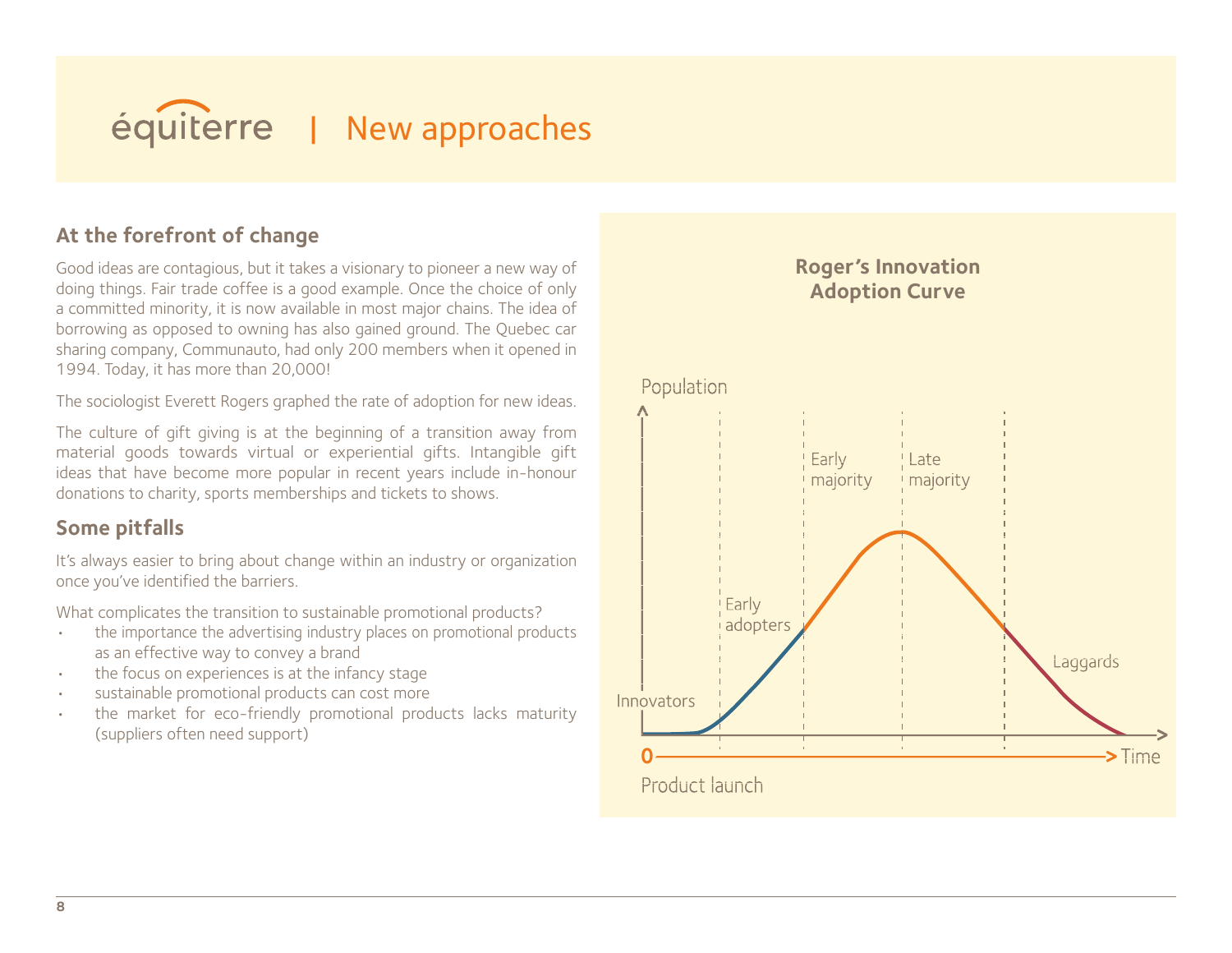

## **Migrate towards sustainable promotional products**

The recent trend towards sustainable event planning shows that it is possible to meet business goals while respecting environmental and social values. But how to apply this vision to promotional products?

A promotional product is considered environmentally responsible if an effort has been made to minimize its environmental footprint from cradle to grave. To be considered socially responsible, the production of the object must have a positive effect on society.

Some goods, such as a certified fair trade organic T-shirt, meet both criteria.

Unfortunately, most responsible products respond to either environmental or social criteria, raising questions about priorities and values. The next page has some tips to help you make the right choices for your organization..

The first task is to rethink the role of **promotional products**. As mentioned earlier, a promotional product does not need to be a physical item. In fact, experiential or symbolic gifts can be more desirable for several reasons. But in cases where this approach does not work, we can simply choose objects that respond to as many of the responsibility criteria as possible, reflecting the values of the company, as well as of consumers, who are more and more likely to insist on sustainable options.

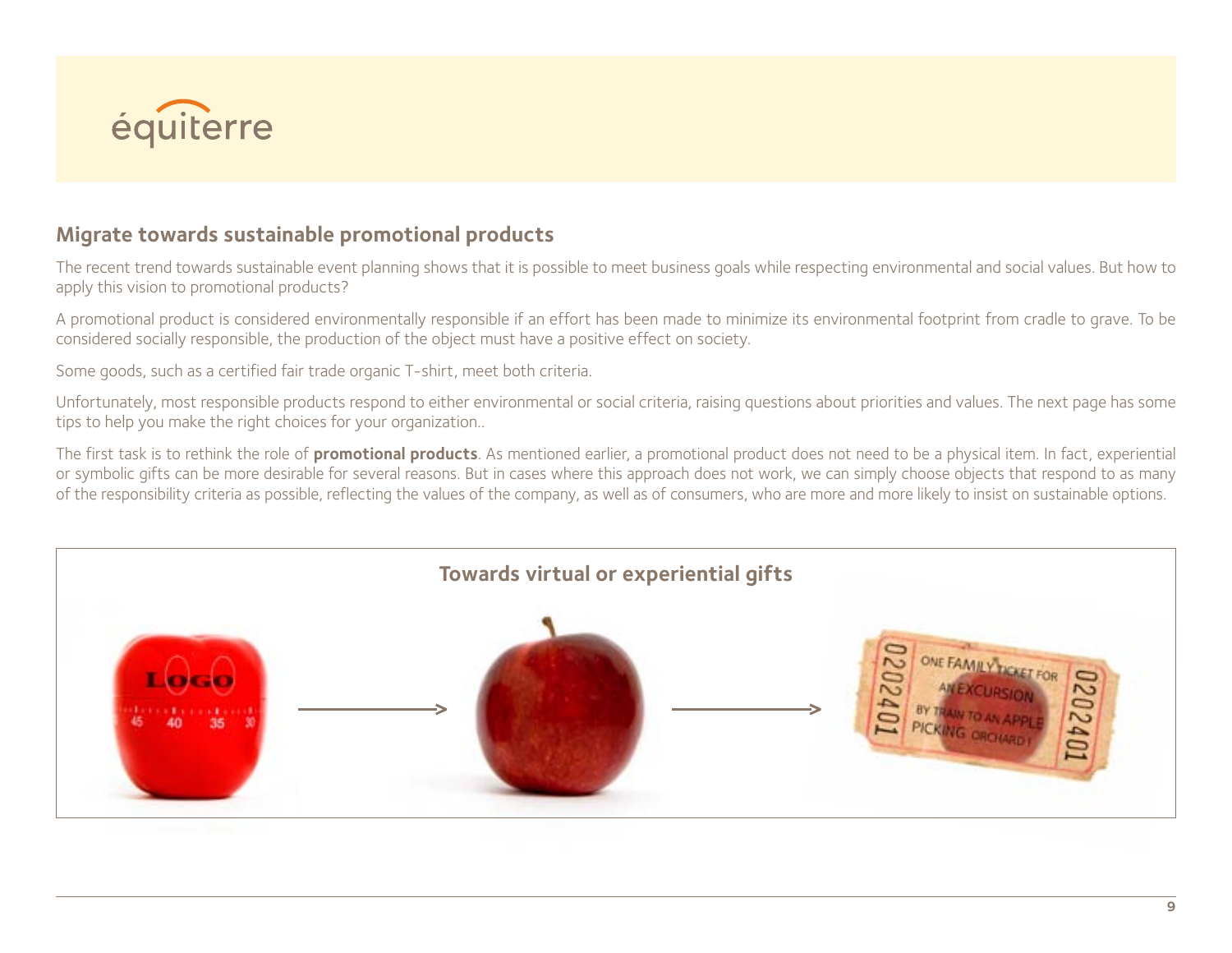<span id="page-9-0"></span>

## **Step 1 Define your promotional tool**

You know there are a lot of choices out there when it comes to promotional products. The goal is to make a meaningful connection between the promotional product and your organization.<sup>15</sup> A product that is useful, green and interactive is more likely to inspire your current and future customers. By offering them a choice of sustainable products or experiences, you increase the chances that they will remember you.

#### **How?**

A garage can offer customers the choice between an ice scraper made from recycled plastic or a carbon offset credit for a reforestation project.

The promoter of a race can offer runners a polar fleece sweater made from recycled plastic or a donation in their name to an organization promoting sport in disadvantaged neighbourhoods.

Thinking ahead will help you make better choices. If you do opt for a physical object, choose your quantities carefully to avoid waste.

## **Step 2 Evaluate the product, manufacturers and distributors (see checklist)**

#### **Product:**

- **Durability.** The object is solid, well designed and aesthetically pleasing. A T-shirt with a creative design rather than a logo and the event date is more likely to be appreciated and, therefore, worn more often
- Certifications. A third party has confirmed that the object respects certain environmental or social criteria (see certification and labels).
- **Environmental specifications.** The product is minimally packaged, contains recycled materials, does not require batteries or is energy efficient, can be recycled at the end of the life cycle, and does not contain environmentally harmful products.

#### **Manufacturers and distributors:**

- Place of manufacture. The product is locally made, thus promoting economic development in the region.
- Social economy. Objects are made by a social insertion organization, a co-operative, etc.
- Code of conduct. Manufacturers can demonstrate that they adhere to standards and practices that recognize workers' rights.
- Commitment to sustainable development. Manufacturers integrate good environmental and social practices into their operations.

#### **Weigh your choices**

One product is not likely to satisfy all these criteria. You must decide what corresponds best to your mission.

#### **Help your suppliers**

Don't hesitate to ask your suppliers to make changes to their manufacturing process or product list. For example, if you choose a social insertion organization that makes bags, why not ask them to use leftover fabric or certified fair trade organic cotton?

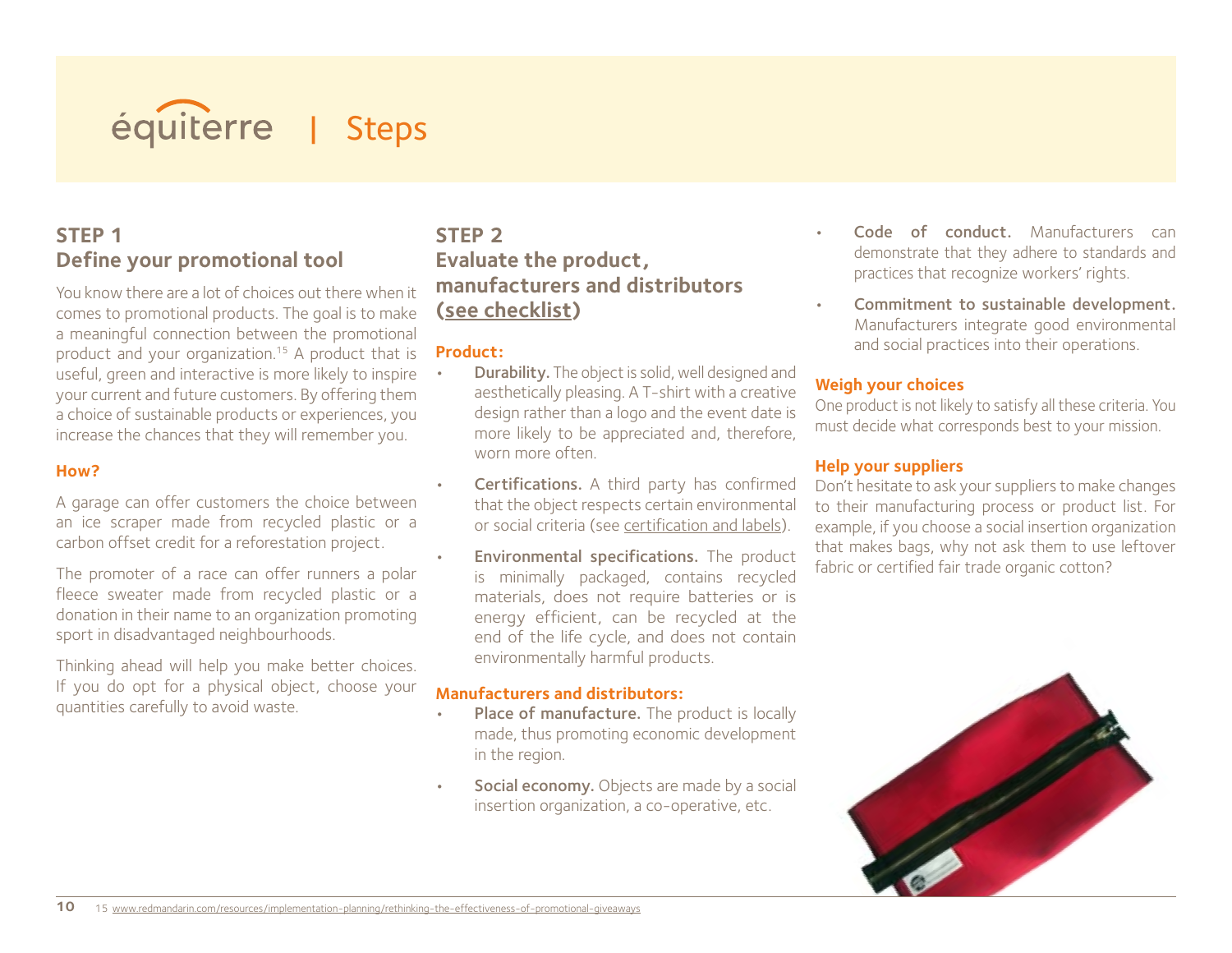

## **Step 3 Publicize your efforts**

Be proud of your progress. A sustainable promotional gift is also an opportunity to raise awareness about sustainable development. You may have already received seeds inside a pen or postcard as a thank you. Did the company who gave them to you also take the opportunity to teach you something about the importance of vegetation? Ideally, yes.

Even if your approach isn't perfect, if you are consistent in your sustainability initiatives, your good faith will be appreciated by consumers, media, shareholders, etc.

#### **Step 4**

**Measure the marketing impact of a promotional product**

#### **How do your customers perceive these gifts?**

Promotional objects are intended to increase brand recognition. When you follow up with your customers you may be surprised by how much they appreciate your move away from things towards positive messages or experiences. You will then have even more reasons to migrate towards sustainable gifts.

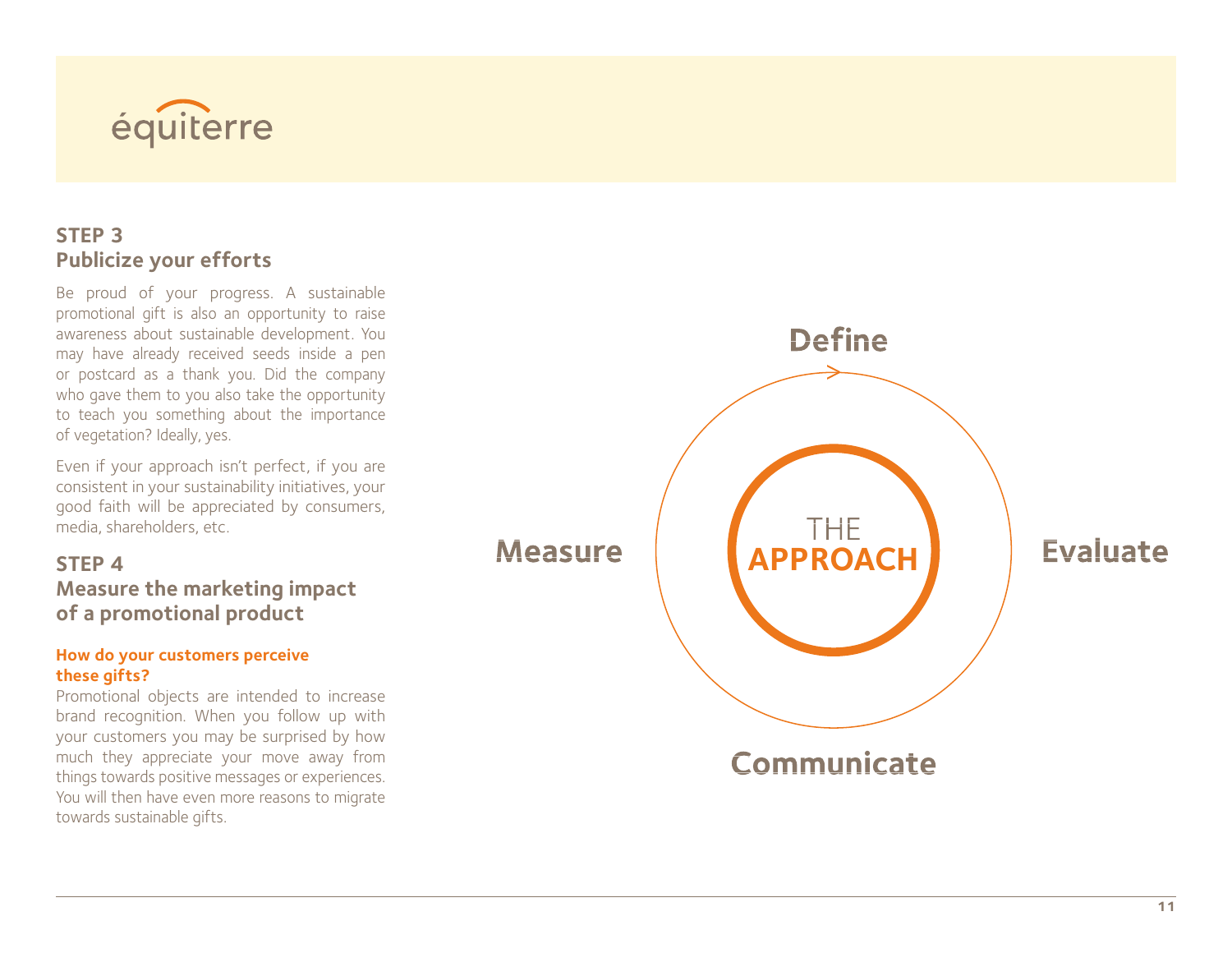<span id="page-11-0"></span>

#### **Case studies**

#### **Supporting suppliers**

In 2007, Desjardins developed a checklist for suppliers of promotional products to assess the environmental and social value of all items in its catalogue. Items were then organized by attribute, so that searchers could easily pick out the sustainable options. In 2010, these options accounted for 62% of purchases.

#### **Towards virtual or experiential gifts**

Loto-Québec's sponsorship department stopped distributing promotional products at events in 2009, choosing instead to invest this money in the events themselves in order to make them more sustainable.

#### **Originality**

Quebec City-based creator of promotional products W2 used fortune cookies to promote its own line of promotional clothing.

#### **Commitment**

Canadian retailer Mountain Equipment Co-op sells green laces made from 100% recycled polyethylene (PET) to raise money for The Big Wild – a conservation movement founded by the store in partnership with the Canadian Parks and Wilderness Society (CPAWS) to save at least half of Canada's remaining wilderness in perpetuity.

## **Use your imagination**

A bank wanting to show its support for the local economy could offer its customers coupons to use at a local farmers market.

A university organizing an information kiosk for prospective students could offer tickets to conferences or free downloads of songs by local bands.

A pharmaceutical company could offer conference goers a promotional code to download a free e-book on health.



DO SOMETHING SMALL DO SOMETHING SMALL<br>TO SAVE SOMETHING BIG. the wild or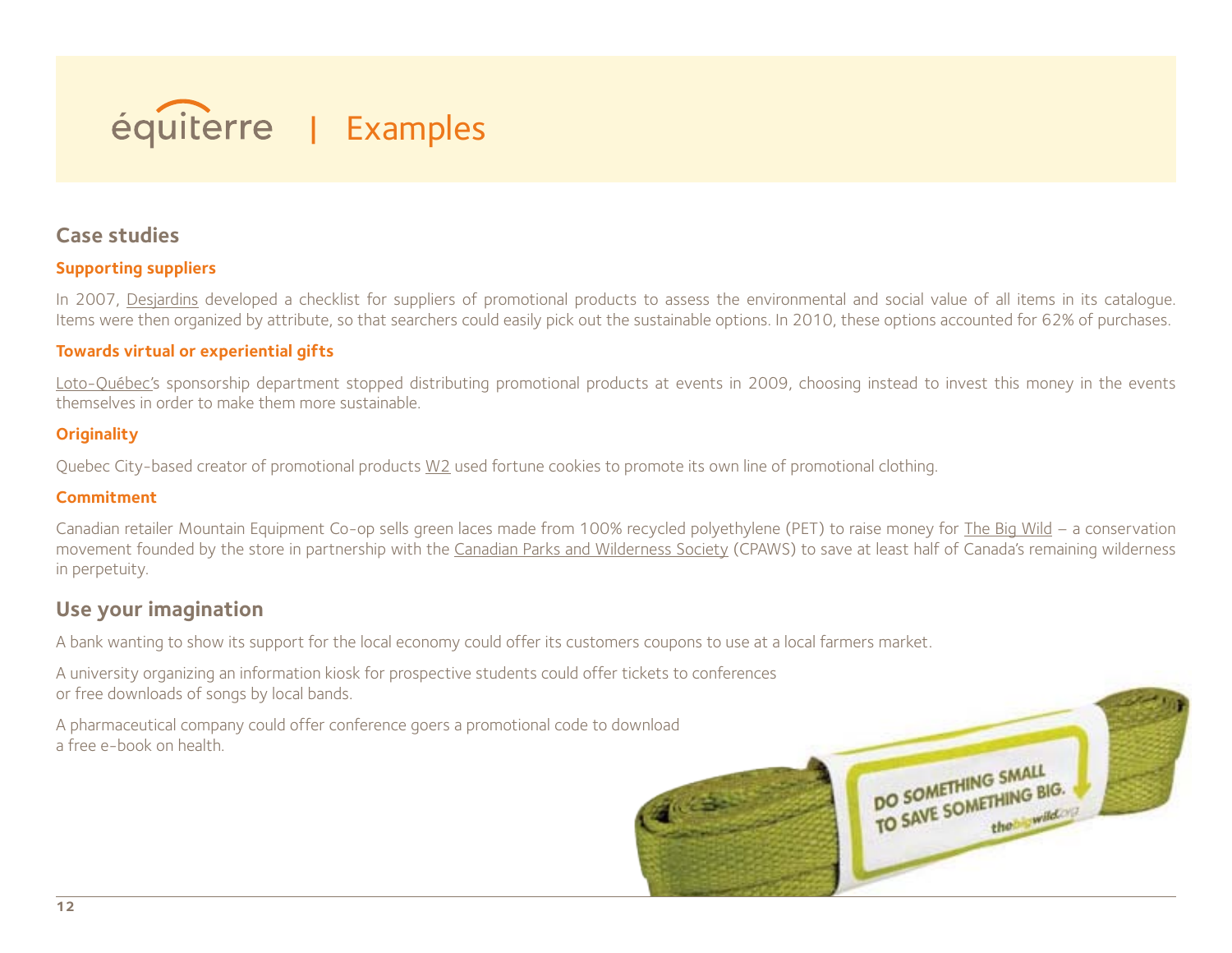## <span id="page-12-0"></span>équiterre | Certification and labels

## **Sustainability assurance**

There are hundreds of social and environmental certifications and labels. Ideally, a sustainable product should be labelled for at least two of these aspects (for example, organic and fair trade certification).

According to ISO 14024, certification is a "procedure whereby a third party gives written assurance that a product, process or service conforms to a specified standard."16 Certified products are identified by a logo.

A label is an environmental declaration made on a voluntary basis, which may or may not be validated by a third party. The logo may attest to performance or production.<sup>17</sup>

For the moment, only a handful of certifications and labels are used for promotional products.

| FSC                                        |                     |                                          |                                       |                                    |
|--------------------------------------------|---------------------|------------------------------------------|---------------------------------------|------------------------------------|
| <b>Fibres</b><br>(pencils, notepads, etc.) | <b>Apparel</b>      | <b>Fair Trade</b><br>(coffee, tea, etc.) | <b>Various</b><br>ecological products | <b>Various</b><br>organic products |
| fsccanada.org                              | global-standard.org | transfair.ca                             | ecologo.org                           | ecocertcanada.com                  |

Some labels and certifications are specific to a province or state, e.g., Aliments du Québec and the Québec Bio organic certification. When you ask your suppliers if their products are certified, you are encouraging them to adopt responsible practices.

## **Symbols to look for**

All plastics aren't created equal. Look at the number written inside the Möbius strip recycling symbol:  $\ddot{\bullet}$ . Remember that plastic #1 (polyethylene terephthalate) and plastic #2 (HDPE) are the most easily recycled. Plastic #6 is not collected for recycling in Quebec, because its light weight makes it inefficient and expensive to recycle.

## **Dyes**

Promotional products use either digital or screen printing. In Canada, plastisol is the most commonly used ink for printing on textiles. To prevent the harmful effects of this ink on the environment, opt for wateror vegetable oil-based inks instead.[18](http://www.fibrethik.org)

## **Quebec standard for responsible event management**

Many promotional products are handed out at events. The Bureau de normalisation du Québec (BNQ) has a standard that awards points for waste minimization and other green choices.

## **Carbon credits**

Neutralizing the greenhouse gas emissions associated with work or leisure is an attractive option as a promotional gift. There are several types of offset credits. The Gold Standard, as its name suggests, is considered to be the offset credit against which all others are measured.19

19 <www.davidsuzuki.org/issues/climate>-change/science/climate-change-basics/carbon-offsets/

<sup>16</sup> [www.certification-quebec.ca/lexique/certification](http://www.certification-quebec.ca/lexique/certification)

<sup>17</sup> [www.certification-quebec.ca/lexique/type-de-label](http://www.certification-quebec.ca/lexique/type-de-label)

<sup>18</sup> [www.fibrethik.org](http://www.fibrethik.org)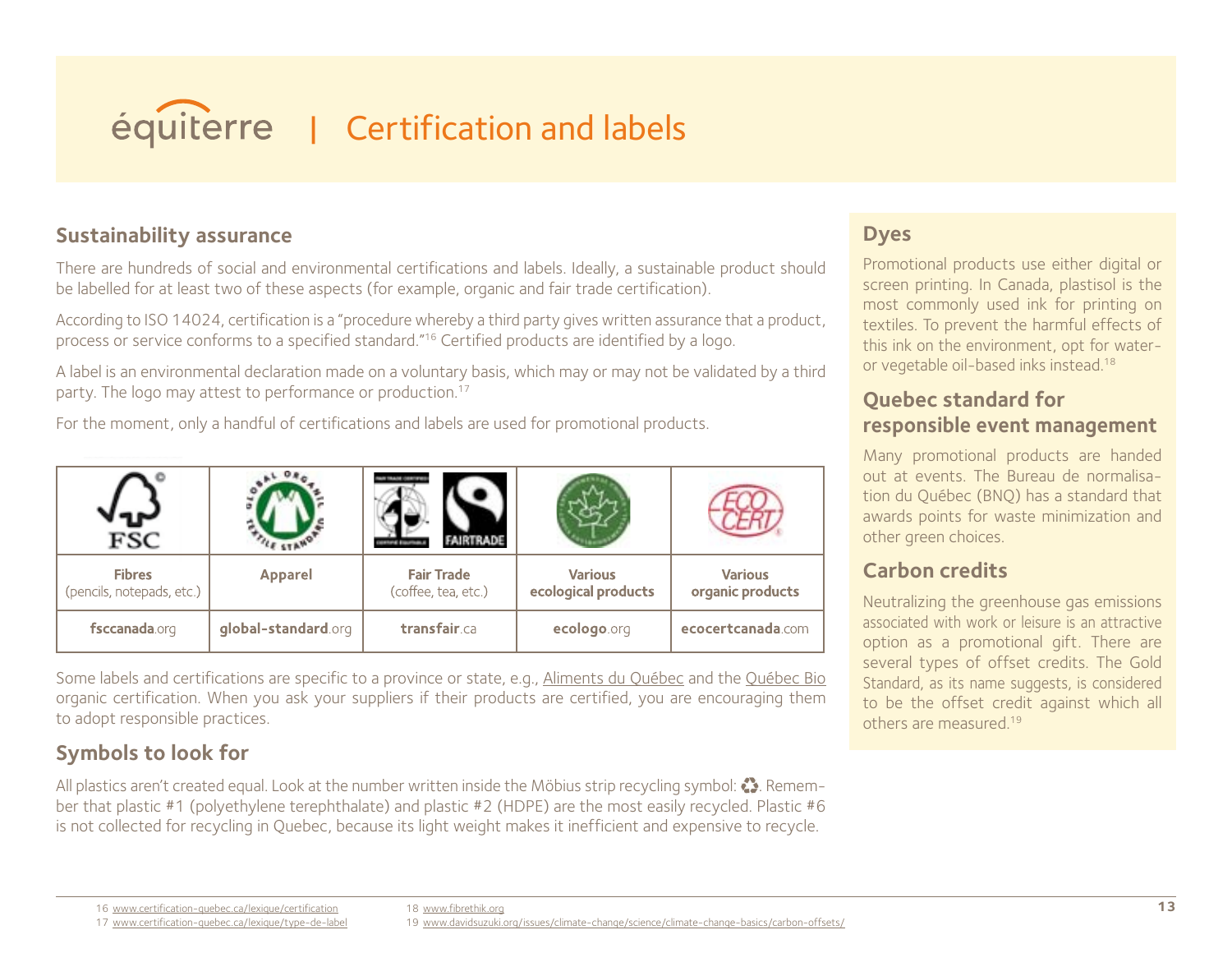## <span id="page-13-0"></span>équiterre | Product evaluation checklist

The goal of this questionnaire? As many "yes" answers as possible. Although some questions may not apply to you, this exercise will help you begin to compare products. By asking your suppliers these questions, you are encouraging them to think about the environmental and social impacts of their products.

## **Product attributes**

#### **Longevity**

- $\blacksquare$  Is the product useful?
- $\blacksquare$  Is it long lasting?
- $\blacksquare$  Is it aesthetically pleasing (e.g., a T-shirt with a creative design rather than simply a logo and an event date)?

#### **Certifications**

 $\blacksquare$  Is the product certified by a recognized standard? If so, which one?

#### **Environmental specifications**

- Is it recyclable? Check for facilities in your area.
- Can it be refilled?

**14**

- $\blacksquare$  Is it biodegradable? Within how many years?
- Is it battery free? If not, does it use rechargeable batteries?
- $\Box$  Is it made with a minimum of materials?
- $\Box$  Is it made using recycled materials?<sup>20</sup> Which ones? To what percentage?
- Is the packaging recyclable or recycled?
- $\blacksquare$  Is the product free of substances that are potentially harmful to human and environmental health?

#### **Manufacturing process**

Does the manufacturing process involve:

- $\blacksquare$  the use of residues (e.g., pencils made from waste wood)?
- less waste?
- $\blacksquare$  renewable energy?
- a lower carbon footprint than other similar products?
- **Water conservation?**
- **procedures for treating water?**

#### Does this process avoid:

 $\blacksquare$  the use of substances that are potentially harmful to humans and the environment?

#### **Printing process**

Does this process involve:

- water- or vegetable oil-based inks on the product?
- water- or vegetable oil-based inks on packaging?

## **Attributes of the supply chain**

#### **Place**

 $\Box$  Is the product locally produced? Where?

#### **Social economy**

- $\blacksquare$  Is the product made by a co-op?
- $\blacksquare$  Is the product made by a social insertion enterprise?<sup>21</sup>

#### **Code of conduct**

- Do the suppliers in the supply chain adhere to international labour conventions?
- Do the workers freely choose their job?
- $\Box$  Do they have the right to join a union?
- Is child labour prohibited?
- Are hiring practices non-discriminatory?
- Are working conditions decent?
- Are working hours reasonable?
- Are wages adequate to cover the basic needs of workers?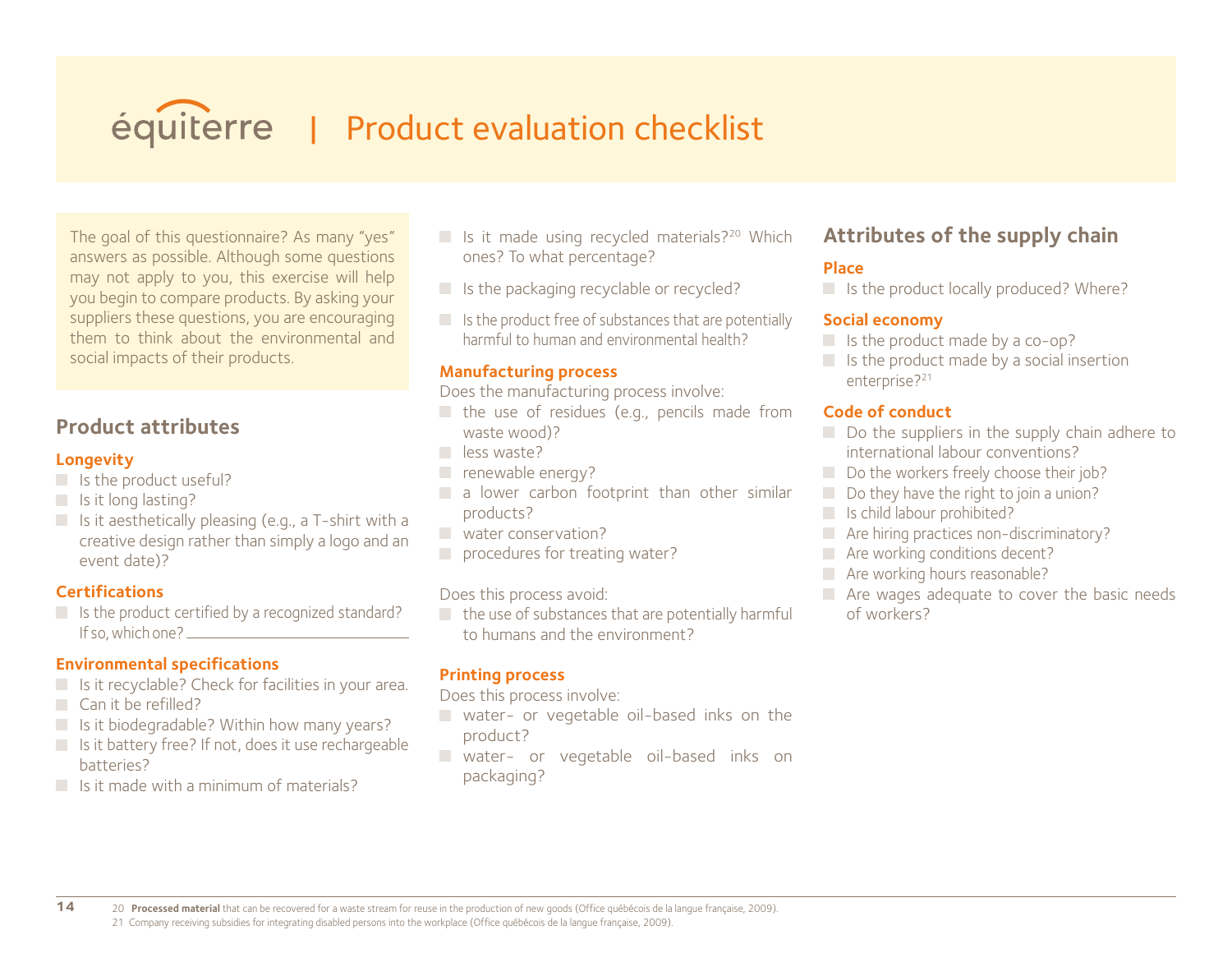# <span id="page-14-0"></span>équiterre | Hierarchy of responsible promotional products

| TO AVOID AT ALL COSTS                                                                                                                                                                                                                                                                                                                                       |                                                                                                                                                                                                                                                                                                                                                                                                                                    |                                                                                                                                                                                                                                                                                                                                                                                                                                      | <b>RECOMMENDED</b>                                                                                                                                                                                                                                                                                                                                                                                                                                                    |
|-------------------------------------------------------------------------------------------------------------------------------------------------------------------------------------------------------------------------------------------------------------------------------------------------------------------------------------------------------------|------------------------------------------------------------------------------------------------------------------------------------------------------------------------------------------------------------------------------------------------------------------------------------------------------------------------------------------------------------------------------------------------------------------------------------|--------------------------------------------------------------------------------------------------------------------------------------------------------------------------------------------------------------------------------------------------------------------------------------------------------------------------------------------------------------------------------------------------------------------------------------|-----------------------------------------------------------------------------------------------------------------------------------------------------------------------------------------------------------------------------------------------------------------------------------------------------------------------------------------------------------------------------------------------------------------------------------------------------------------------|
| <b>Promotional products</b><br>to avoid at all costs<br>Items without any environmental or<br>social attributes:<br>no recycled content<br>can't be reused or recycled<br>٠<br>of questionable durability<br>of no apparent usefulness<br>(gadget)<br>with very little information on<br>manufacturing conditions<br>E.g.: "laughing" pen, plastic key ring | <b>Transitional</b><br>promotional products<br>- REPLACE CONVENTIONAL<br><b>ITEMS WITH SLIGHTLY MORE</b><br><b>RESPONSIBLE ITEMS - PHASE 1</b><br>Items with some environmental or<br>social attributes<br>locally bought<br>$\bullet$<br>recycled content<br>$\bullet$<br>reusable or recyclable<br>durable design<br>$\bullet$<br>obvious utility<br>$\bullet$<br>E.g.: instead of just a pen, a pen<br>made from recycled paper | <b>Better</b><br>promotional products<br><b>PHASE 2</b><br>Objects that associate your<br>business with an environmental or<br>social message:<br>objects with sustainability<br>assurance (logos and standards<br>certifying the recycled<br>content, quality of materials,<br>manufacturing conditions, etc.)<br>objects made by co-ops or<br>$\bullet$<br>social insertion companies<br>E.g.: certified organic local<br>products | <b>Superior</b><br>promotional products<br>- REPLACE MATERIAL<br><b>GIFTS ALTOGETHER</b><br>Give virtual or experiential gifts<br>instead<br>gifts that contribute to<br>$\bullet$<br>well-being<br>gifts that support a cause<br>$\bullet$<br>E.g.: donation to a charity in the<br>customer's name or the<br>purchase of carbon credits<br>to offset greenhouse<br>gas emissions<br>intangible gifts that support<br>the local economy<br>E.q.: tickets to an event |